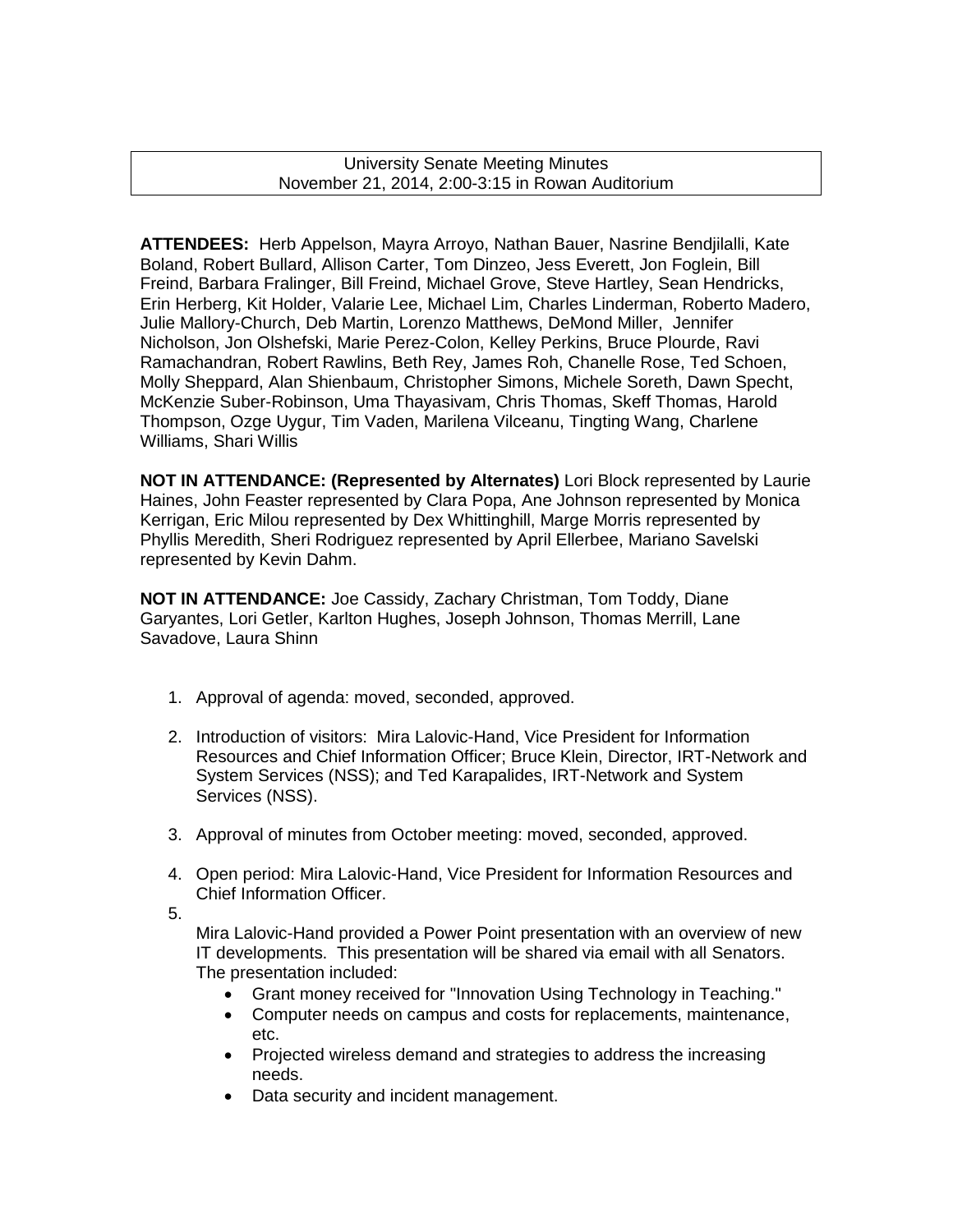New cloud features and programs, along with increased reliability.

A. Question: Some departments don't need high end computers, especially for lab support. What is the procedure for ordering computers with specific requirements?

Answer: Cost is a big factor along with the maintenance. After three years, maintenance becomes the highest cost and is not typically budgeted. Cost of the computer is not as important as what the computer is being used for and the maintenance needed.

B. Question: Technomedia (hiring management system) has issues in terms of what the applicants can download. It's not user friendly. What is the plan?

Answer: As soon as requirements that came with the merger are finished we will get a new system. We inherited this system.

C. Question: Is the Qualtrics system (i.e., replacement for Survey Monkey) up and running?

Answer: Yes, training is available to assist and can be set up on individual desktops for use.

6. President's report

a. Update on Rowan Global - Formerly CGCE. No update at this point.

b. Dual degrees with Stockton College

Stockton thinks they have a market for Engineering majors, but they can't afford to build a program. Students would be admitted to Stockton, but would still have to meet the transfer requirements for Engineering majors at Rowan., best case scenario is they take their classes there instead of here. Few students will probably participate, but this might take some of the load off our math/science courses.

c. President's Discussion Group: President Houshmand would like to develop a faculty committee to brainstorm ideas about the future of the university. Page 2 contains the list of the faculty participating in this discussion group.

e. Background checks for new employees: Background checks will now be required for all new employees. This is a new process and not the same as fingerprinting. Conviction is not necessarily grounds for not being hired as it will depend on the nature/date of the situation.

Question: Does this apply to adjuncts? Answer: Not sure Question: Is there a policy on what can be used as grounds for hiring vs. not hiring? Answer: No Comment: Adjuncts often need to be hired quickly. This process would be a

problem and we want to be careful as to how this is applied at RU Comment: As a nurse we need to have a background check - is a state policy.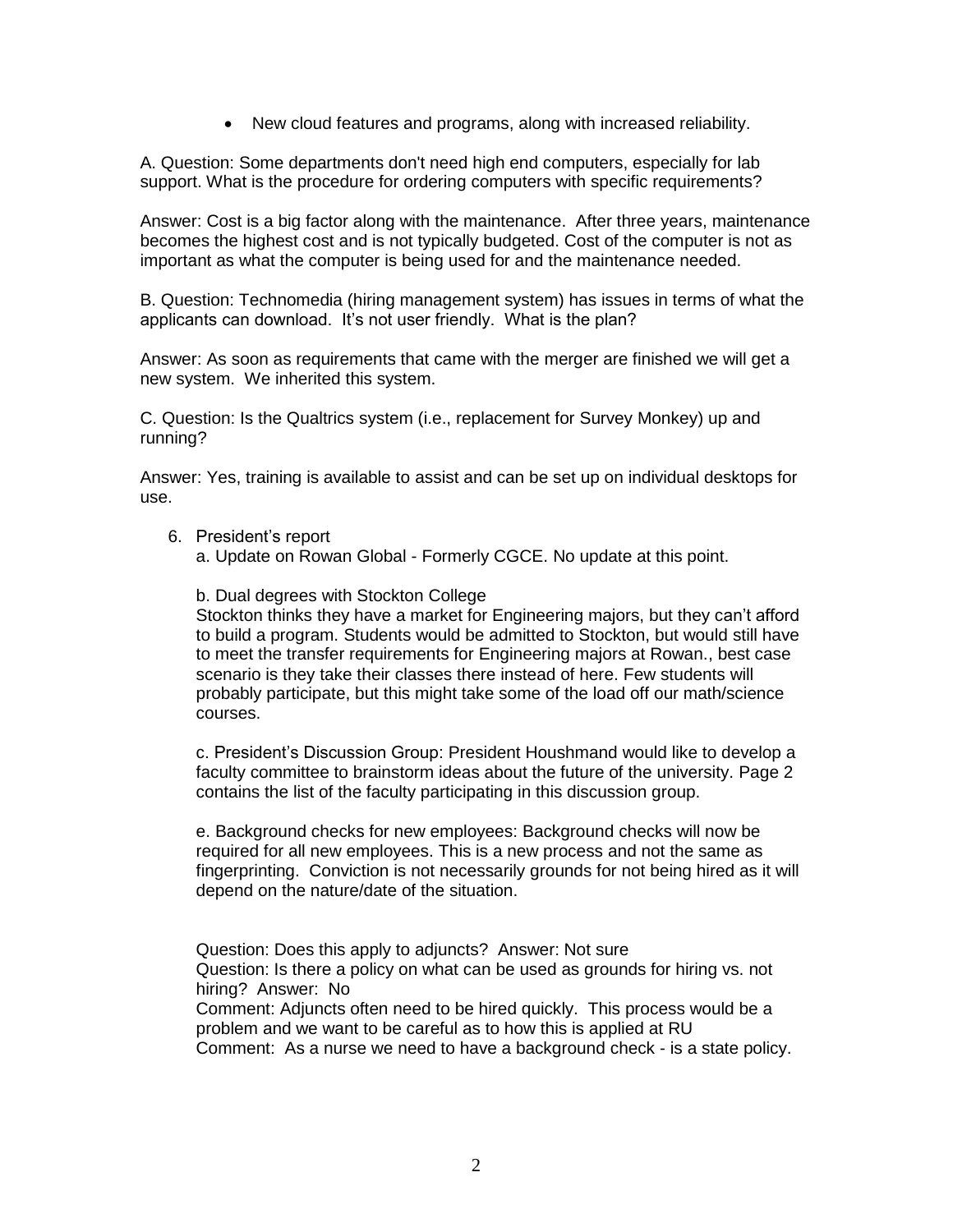f. Freshman village: Administration has received the three proposals needed and a decision to move forward will be made soon.

g. Sue Rickert retiring:25 years as the secretary for senate - retiring soon.

- 7. Update on Budget (Chris Simons): Budget is in decent shape. Question: Can you give a parking update? Answer: New parking lots are in progress and will be paved with porous surface which helps with water issues. Additionally, the groundbreaking for the new College of Business building will be on Dec 10<sup>th</sup>.
- 8. Update on Curriculum (Erin Herberg): Process for curriculum changes is going smoothly and volume has increased. Currently, the committee is seeking a cochair (will receive 1 course release or equivalent in pay). Idea is to take over when Erin steps down.
- 9. Update on Rowan Core (Mike Grove): Rowan Core open forum will be held this afternoon in Bozorth Auditorium. The presentation and agenda was emailed earlier.
- 10. 2nd reading lab safety policy (Uma Thayasivam): Laboratory Safety Policy (page 3)

Question: Is the safety training online and when will it be available? Jack Glass, director of Environmental Health and Safety, talked about this previously and details will be sent out soon. Motion approved, seconded and motion carried

- 11. New Business
	- a. Library issues have escalated and VHS tapes are being disposed of. This was a unilateral decision. Archival documents (treasures) are being disposed of - is it possible to put forth a way to stop the destroying of documents? Bill will follow-up today.
	- b. A faculty member gave a student a WF but dean of students changed it to W. Bill will check into it.
	- c. This is a contract year for AFT. Please attend AFT meetings.
	- d. Public Relations department is supposed to be moving to 301 High Street no updates are being shared. Bill will follow up.
	- e. There is a senate policy to allow faculty to restrict technology issue is students are doing things in class they shouldn't be. Faculty shouldn't need to be police officers – enforcement of this policy is needed. There is a disruptive student policy - encourage faculty to look at that.

12. Adjournment – 2:55pm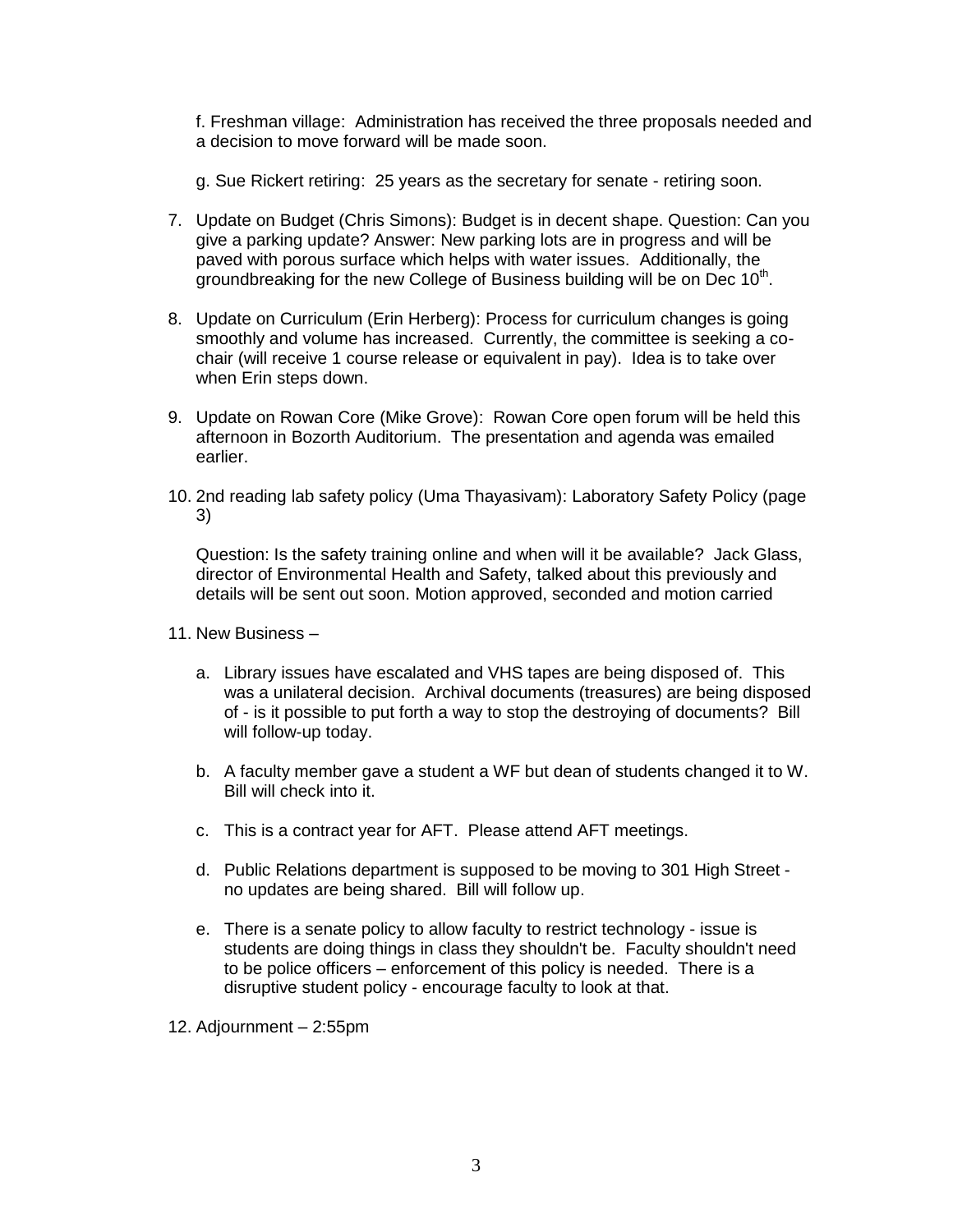#### **Members of the President's Discussion Group**

Greg Caputo (Chemistry and Biochemistry) Dave Klassen (Physics and Astronomy) Peter Rattigan (Health and Exercise Science) Beena Sukumaran (Civil and Environmental Engineering) Jen Kadlowec (Mechanical Engineering) Maria Simone (Communication Studies) Sandy Tweedie (Writing Arts) Eric Moss (Molecular Biology, Stratford) Alan Schienbaum (SOM) Barbara Williams (Educational Services and Leadership) Martha Viator (Teacher Education) Kelly Duke Bryant (History) Brendan Livingston (Political Science and Economics) Yang Yang (Management and Entrepreneurship) Ted Schoen (Management and Entrepreneurship) Russ Buono (CMSRU) Charlene Williams (CMSRU)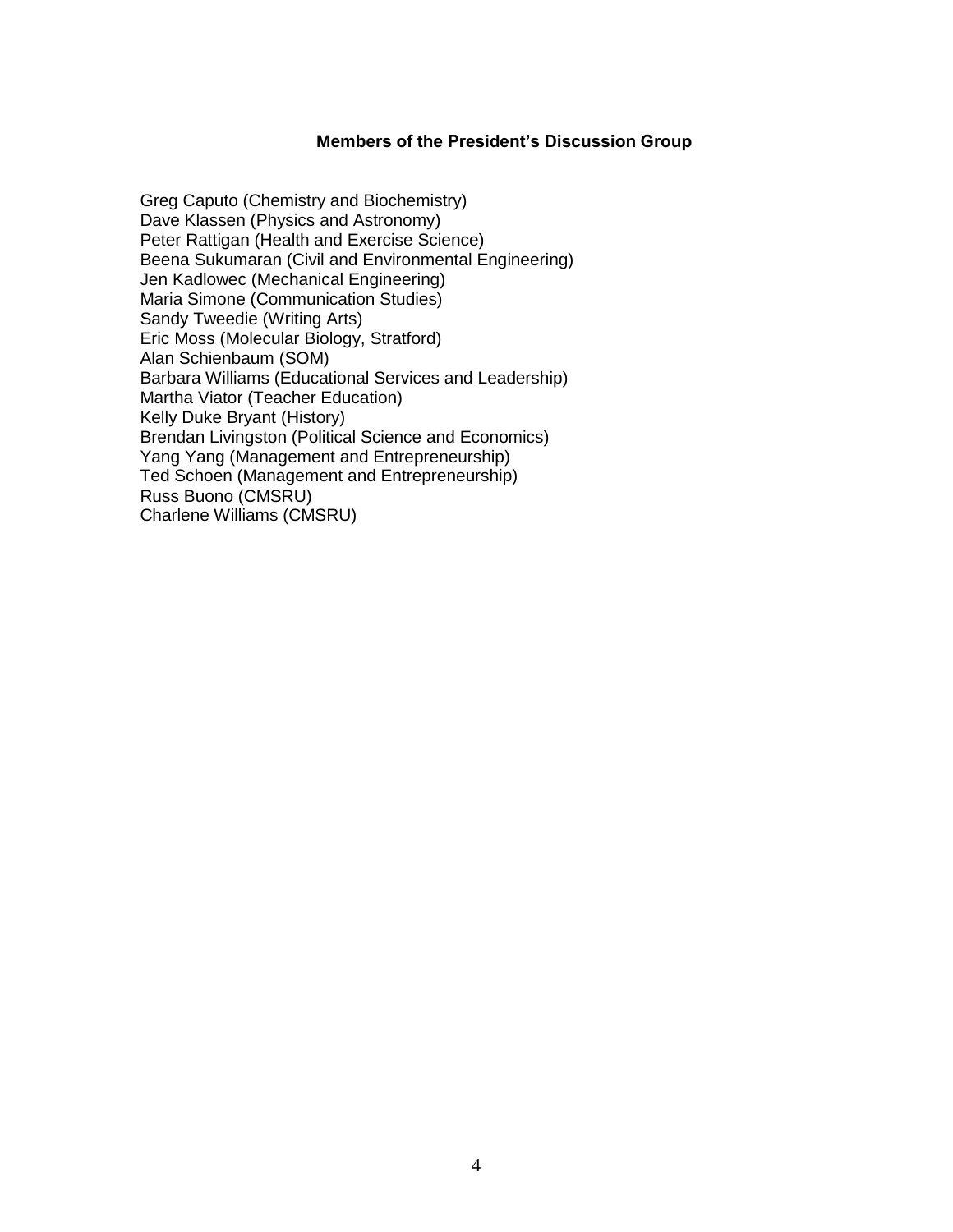### **ROWAN UNIVERSITY LABORATORY SAFETY POLICY Draft 2.1 (9-23-14)**

## **I. PURPOSE**

Rowan University is committed to promoting a healthy and safe working place and safe work practices for its faculty, staff, students and visitors. Rowan University's laboratory safety program depends on everyone's participation and cooperation and their commitment to perform their laboratory functions in a way that is safe for themselves and their coworkers. Failure to follow safety precautions not only exposes the individual to risks, but often compromises the safety of fellow workers and the surrounding community, and may result in injury, loss and/or damage.

The laboratory safety policy at Rowan University is committed to meet all the requirements of State and federal laboratory safety standards, which are intended to safely limit laboratory workers' exposure to hazardous substances. Laboratory workers must not be exposed to substances in excess of the permissible exposure limits (PEL) specified in Occupational Safety and Health Administration (OSHA) rule 29 CFR 1910, Subpart Z, Toxic and Hazardous Substances. Likewise, the Toxic Substances Control Act administered by the U.S. Environmental Protection Agency requires that prudent laboratory practices be developed and documented for research involving new chemicals that have not had their health and environmental hazards fully characterized. OSHA's Occupational Exposure to hazardous Chemicals in laboratories standard (29 CFR 1910.1450), referred to as the Laboratory Standard, cover the laboratories where chemical manipulation generally involves small amounts of a limited variety of chemicals. This standard applies to all hazardous chemical meeting the definition of "laboratory use" and having the potential for worker exposure. The OSHA (29 CFR 1910.1200) and New Jersey Worker and Community Right to Know standards (N.J.A.C. 8:59) require communicating information about hazardous materials used, produced or stored at work sites within the Commonwealth. These laws and Acts provide minimum standards that employees must adhere to and responsibilities of the employer for informing employees about occupational-health hazards in the work place. Over the past two decades, *Biosafety in Microbiological and Biomedical Laboratories* (BMBL) has become the code of practice for biosafety—the discipline addressing the safe handling and containment of infectious microorganisms and hazardous biological materials. The principles of biosafety introduced in 1984 in the first edition of BMBL1 and carried through in the fifth edition remain steadfast. These principles are containment and risk assessment. The fundamentals of containment include the microbiological practices, safety equipment, and facility safeguards that protect laboratory workers, the environment, and the public from exposure to infectious microorganisms that are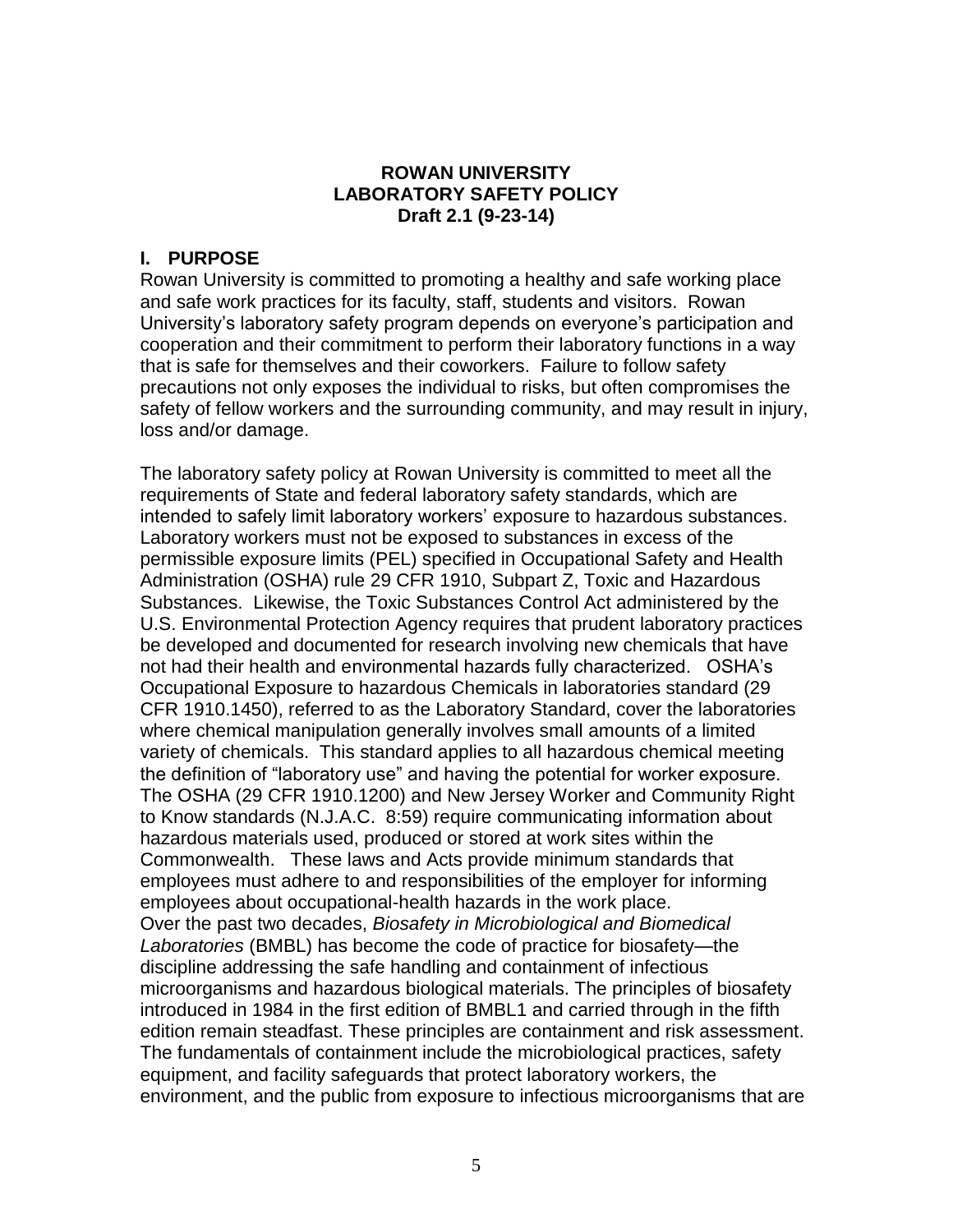handled and stored in the laboratory. Risk assessment is the process that enables the appropriate selection of microbiological practices, safety equipment, and facility safeguards that can prevent laboratory‐ associated infections. The purpose of periodic updates of BMBL is to refine guidance based on new knowledge and experiences and to address contemporary issues that present new risks that confront laboratory workers and the public health. In this way the code of practice will continue to serve the microbiological and biomedical community as a relevant and valuable authoritative reference.

The purpose of Rowan's policy is to inform and train the employees specifically about physical, microbiological and chemicals and other laboratory hazards. This Laboratory Safety Policy requires procedures for the use of personal protective equipment, practices that minimize the risk of injury or illness and ensures that employees have the training, information, support they need to work safely in the laboratory. The policy also recommends a wide spectrum of safety precautions ranging from daily housekeeping responsibilities to procedures to follow in emergency situations addressing specific issues related to general laboratory practices, biological safety, chemical safety, radiation safety and emergency procedures.

## **II. ACCOUNTABILITY**

Implementation of laboratory safety standards at the University is a shared responsibility of employees, supervisors, department heads, deans, senior administrative staff and EH&S.

- A. The president of Rowan University has ultimate authority for University's compliance with environmental, health and safety standards and policies at all facilities under university control. The president has authorized the department of Environmental Health and Safety (EH&S) and Office of Research to coordinate the University's environmental health and safety programs and to monitor the University's compliance with appropriate standards and policies.
- B. Administrators, who supervise academic and administrative units of the University (colleges, schools, departments, institutes, centers, etc.) as well as principal investigators of research programs, and department heads, are responsible for compliance with University environmental health and safety standards and policies in the departments under their authority. In carrying out their responsibilities for overall compliance, these administrations and supervisors, or their representatives, will consult as needed with EH&S regarding compliance with university, environmental, health, and safety standards.
- **C.** Administrators of all academic and administrative units of the University have the authority to see that their department members and affiliates receive compliance training regarding potential hazards associated with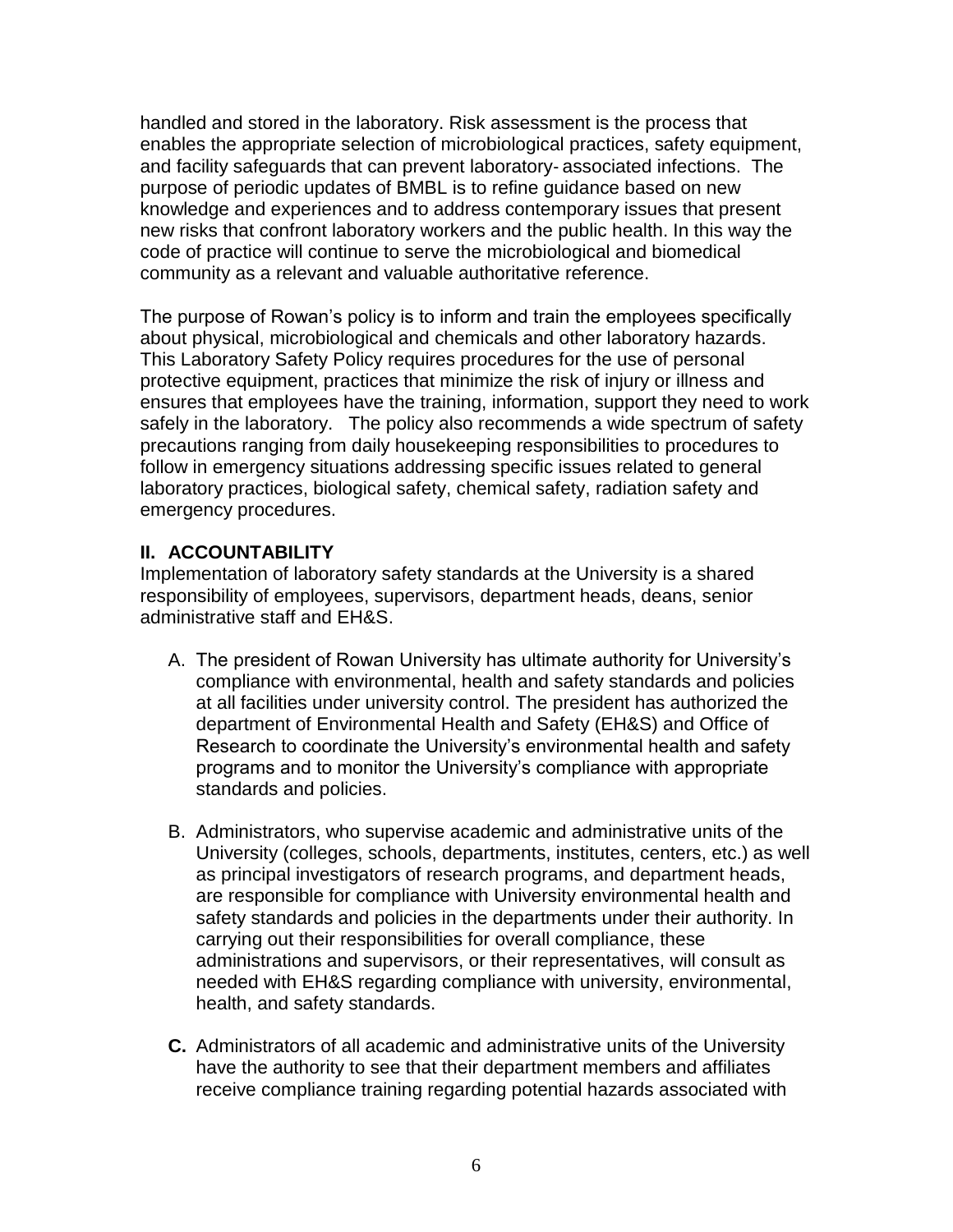each person's employment with Rowan University. These administrators will also assist EH&S periodically to update employee compliance training records.

- D. Principal investigators and supervisors in consultation with EH&S are responsible for assessing the potential hazards associated with the tasks of the participants in the programs under their authority, and also for determining their ability to perform those tasks safely. Each principal investigator must consult individually with EH&S concerning their laboratories. Therefore, each principal investigator or supervisor is responsible for making sure that the participants in their programs are adequately trained according to both institutional EH&S-established requirements and training, and laboratory-specific standard operating procedures that the PI makes available for laboratory personnel. EH&S will track and monitor the institutional training requirements on an annual basis while the PI will track the laboratory-specific training requirements. If participants' competence to perform assigned tasks safely is insufficient, as well as when a new job duty is assigned, or when new equipment or processes are introduced, they must be provided with compliance training.
- E. Under the Directions of Office of Research, University will establish a Laboratory Safety Committee to address issues of laboratory safety and implementation of the Laboratory Safety Program as described in this policy. The Committee will include Responsible Investigators, clinical laboratory representatives, representatives from the School/Unit/Department, Office of Research, graduate students and EH&S.
- F. Office of Research will establish Institutional Biosafety Committee whose composition meets the requirements of the NIH "Guidelines for Research Involving Recombinant DNA and Synthetic DNA Molecules" to be established to review, approve and oversee protocols involving recombinant DNA molecules, select agents, and pathogenic microorganisms, mutagenic, carcinogenic, genotoxic and teratogenic agents or potentially infectious materials requiring work at the Biological Safety Level 2 or greater. Principal investigators are required to report to IBC all activities that fall under the Biosafety Level 1. The Office of Research will maintain an inventory of such activities.
- G. Under the authority of the University through technical assistance and oversight, EH&S and Office of Research will direct the campus toward compliance with environmental health & safety practices that are required by laws or regulations.
- H. EH&S in collaboration with Office of Research is responsible for providing resources for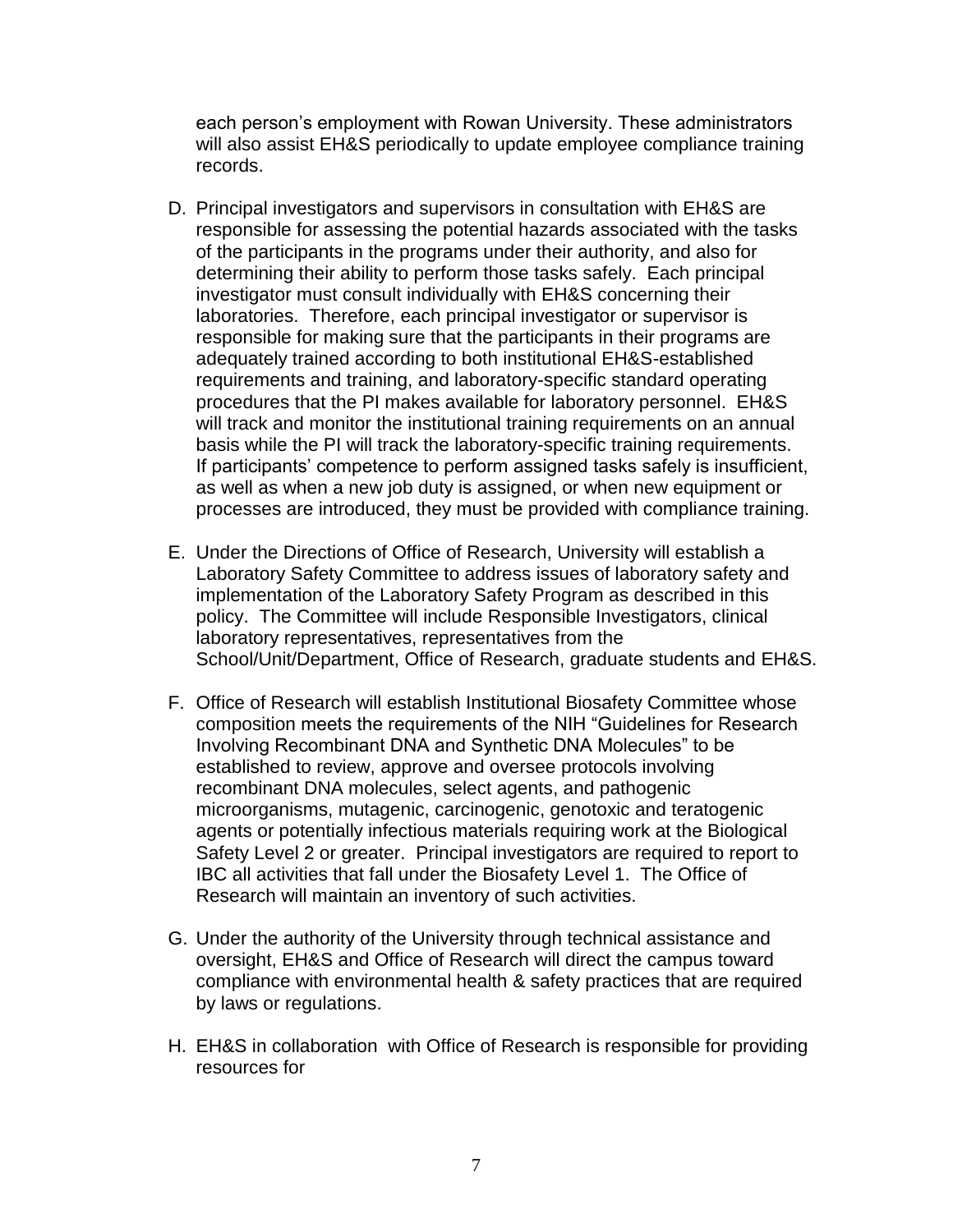Colleges, Schools and Departments in the development of standard operating procedures (SOPs) by identifying potentially hazardous operations, and risk management strategies, for acquiring/developing training modules and providing safety training conducting periodic safety audits towards achieving safe work practices to remain in compliance with applicable regulations. EHS will also provide specialized or dedicated operational services to Colleges, Schools and Departments.

- I. EH&S in collaboration with Office of Research will develop and provide its faculty and students laboratory safety manuals. These are a collection of resources for individuals working in research and teaching laboratories. It includes a compilation of safe work procedures, chemical, biological and radioactive material safety and procedural information and laboratory equipment safety and use information. Departments, Investigators and individuals preparing standard operating procedures are directed to utilize these manuals to develop laboratory specific SOPs.
- J. EH&S shall have the authority to audit and recommend appropriate corrective or planning strategies, including the development of safety programs.
- K. EH&S will consult with external agencies or regulatory bodies as necessary and appropriate, on behalf of the University.
- L. EH&S is authorized to survey and monitor all areas of the campus to assess environmental risks, life safety exposures, and training requirements, and to recommend improvements.
- M. EH&S will submit written reports identifying hazards and recommending corrective action as they occur. In the presence of severe hazards or in the case of non-compliance with local, state, and federal regulations or university policies, improvements will be required.
- N. EH&S's director or designee has the authority to issue, following appropriate investigation, noncompliance citations to the appropriate individuals and administrators for lack of improvements in response to a formal report or recommendation.

Copies of any formal reports and noncompliance citations associated with unsafe work practices will be provided to the individual, his or her immediate supervisor, and to other administrators with responsibility for the activity involved. Performance evaluations of all employees will include review of noncompliance citations, as they relate to their job duties for one year.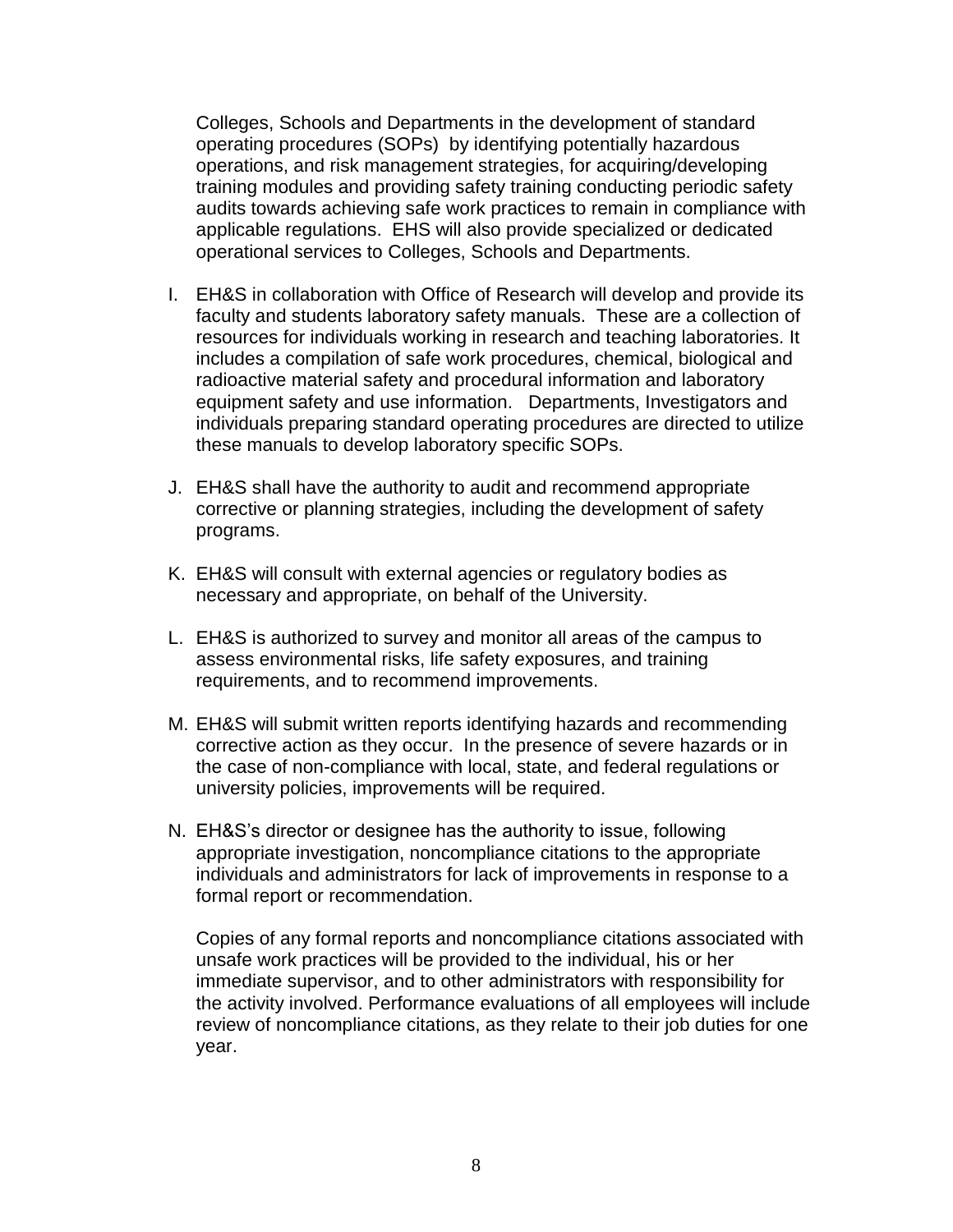- O. EH&S' director or designee has the authority to immediately suspend or restrict any operation that
	- presents a serious hazard (real or potential) associated with the health, life, safety, or welfare of campus personnel or the public, or
	- is found to be a violation of regulatory standards, or
	- is detrimental to the environment.

Assistance from the relevant administrator, principal investigator or supervisor will be requested while making determinations listed above.

In the event that EH&S orders cessation of an activity, EH&S will immediately communicate the problem(s) and violation(s) to the individual, to his or her direct supervisor, to other administrators with responsibility for the department and the Dean of College or School involved and the appropriate regulatory agency when required by law.

The activity may be resumed only with the approval of the EH&S director or designee in consultation with the provost or vice president for research as appropriate and the relevant administrators or supervisors.

All questions related to laboratory safety should be directed to Environmental Health and Safety, (856) 256-5015 (Glassboro Campus) or (856)-566-6189 or Office of Research, 856 256-4058.

### **III. APPLICABILITY**

This policy applies to all laboratories being used for research or clinical purposes under the auspices of the University by all Schools/Units/Departments located in all Rowan University- owned, leased or operated facilities.

## **IV. DEFINITIONS**

**Laboratory -** a facility where relatively small quantities of hazardous chemicals or biological agents are used on a non-production basis for research or clinical purposes.

**Laboratory Personnel** - employees, students and other persons conducting research and clinical activities in Rowan laboratories, regardless of Rowan University employment status.

**Particularly Hazardous Substance -** any substance which meets the criteria defined in the PEOSH Laboratory Safety Standard of "select carcinogen," reproductive toxin, or substance with a high degree of acute toxicity (rat oral LD50 less than 50 mg/kg.).

**Responsible Investigator –** Rowan University faculty member who has been assigned or sharing a laboratory space with another investigator.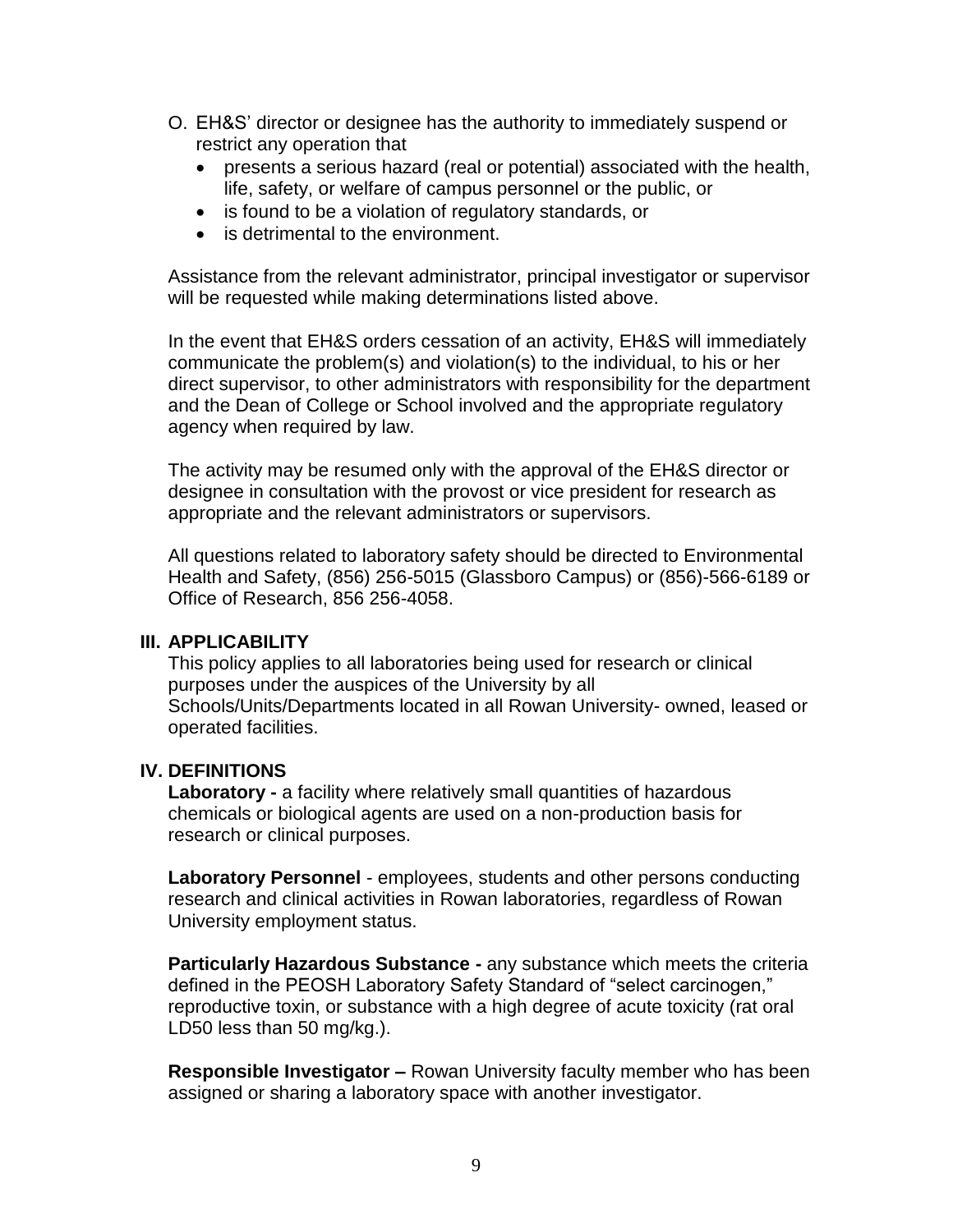**Responsible Facility Official (RFO) -** ensures management oversight of the transfer of select agents, consistent with the CDC Guidelines.

**Recombinant DNA and Synthetic Nucleic Acid Molecules -** Consistent with the NIH Guidelines, recombinant DNA molecules are either: (i) molecules that are constructed outside living cells by joining natural or synthetic DNA segments to DNA molecules that can replicate in a living cell; or (ii) molecules that result from the replication of those described in (i) above.

**Select Agent -** Select agents are specific pathogens and toxins as defined by Title 42 CFR Parts 73.4 and 73.5. Registration with the Secretary of the Department of Health and Human Services and approval by the Institutional Biosafety Committee is required before possession, use, and transfer of select agents and toxins.

# **V. REFERENCES**

- A. The Public Employees Occupational Safety and Health Act, (PEOSHA) 29 CFR l9l0-l450, as implemented by the New Jersey Department of Labor, NJAC l2:l00-4.2
- B. The NIH Guidelines for Research Involving Recombinant DNA Molecules [http://oba.od.nih.gov/oba/rac/Guidelines/NIH\\_Guidelines.htm.](http://oba.od.nih.gov/oba/rac/Guidelines/NIH_Guidelines.htm)
- C. The Biosafety guidelines set out in NIH's publication "Biosafety in Microbiological and Biomedical Laboratories" [http://www.cdc.gov/biosafety/publications/bmbl5/BMBL.pdf.](http://www.cdc.gov/biosafety/publications/bmbl5/BMBL.pdf)
- D. Federal requirements for Facilities Possession, Use, and Transfer of Select Agents and Toxins, 42 CFR Part 73; Code of Federal Regulations, Title 42, Section, Part 72, Interstate Shipment of Etiologic Agents, Additional Requirements for Facilities Transferring or Receiving Select Agents. [http://www.cdc.gov/phpr/dsat.htm.](http://www.cdc.gov/phpr/dsat.htm)
- E. USA Patriot Act 2001, Public Law 107–56. [http://www.gpo.gov/fdsys/pkg/PLAW-107publ56/html/PLAW-](http://www.gpo.gov/fdsys/pkg/PLAW-107publ56/html/PLAW-107publ56.htm)[107publ56.htm.](http://www.gpo.gov/fdsys/pkg/PLAW-107publ56/html/PLAW-107publ56.htm)
- F. Public Health Security and Bioterrorism Preparedness and Response Act of 2002, Public Law 107–188, (g) Guidelines of the Center for Disease Control.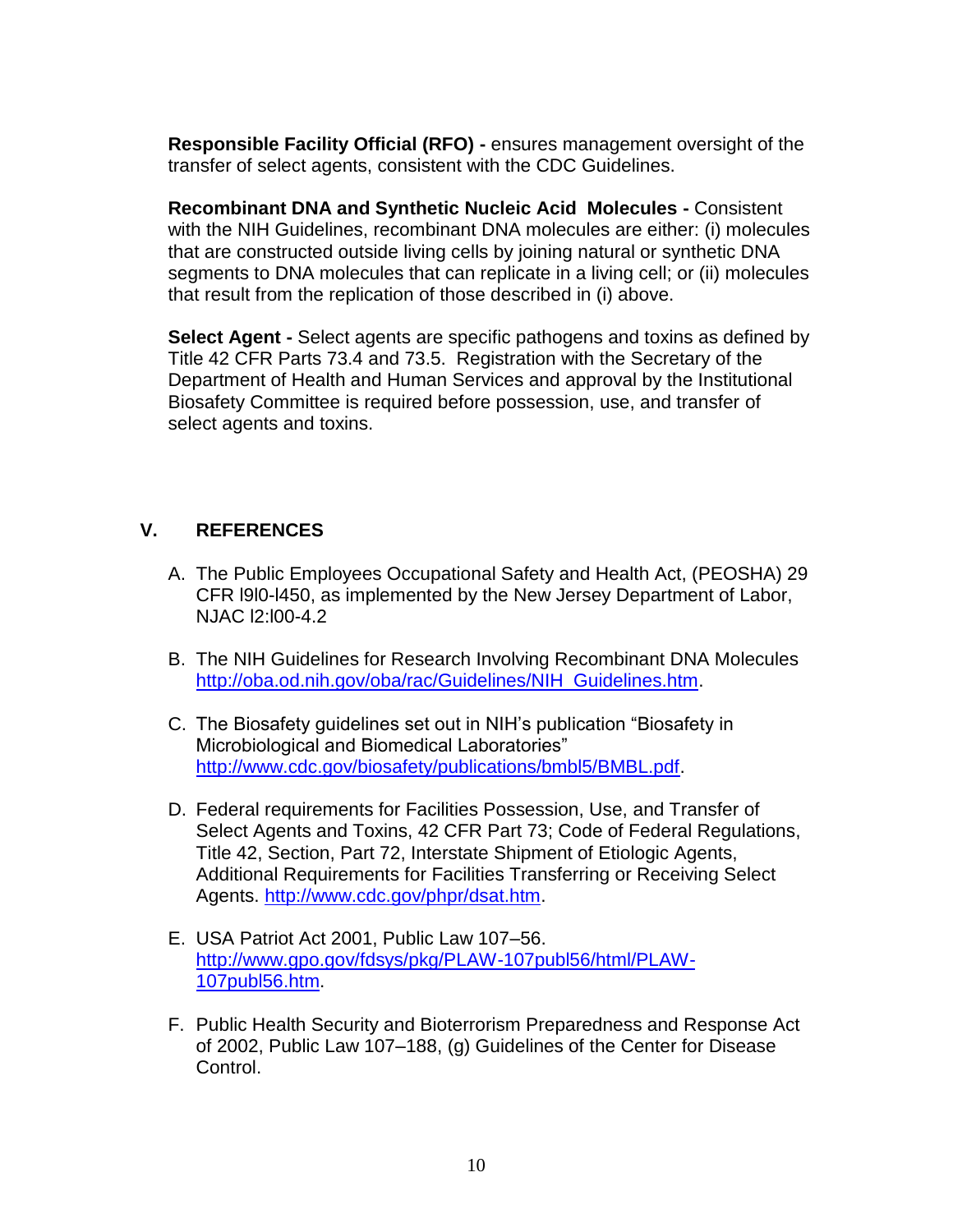- G. Department of Labor. Occupational Health & Safety. Code of Federal Regulations Title 29 - Labor; Subtitle B – Regulations Relating to Labor, Chapter XVII – **Occupational** Safety and Health Administration (DoL), part 1910 – Occupational Health and Safety Standards.
- H. Energy Restructuring Act of 1974, Nuclear Regulatory Commission Standards and Regulations. Department of Energy. Code of Federal Regulations Title 10 – Energy; Part 20 – Standards for Protection Against Radiation.
- I. Prudent Practices in the Laboratory: Handling and Management of Chemical Hazards, Updated Edition (2011) Board on Chemical Sciences and Technology. National Research Council.

The following Rowan University Safety Manuals provide guidance for safe laboratory practices

- 1. General Laboratory Safety manual.
- 2. Biosafety Manual
- 3. Chemical Hygiene Plan
- 4. Bloodborne pathogen Manual
- 5. NJ Workers and Community Right-To-Know

## **VI. POLICY**

Rowan University provides a comprehensive health and safety program for all University laboratories which is described in the Laboratory Safety Plan. The program will be coordinated with other University health and safety policies, including those outlined in Section II of this Policy to ensure comprehensive, customized and non-redundant coverage. Pursuant to this program, minimum laboratory safety standards, which comply with applicable Federal and State regulations and guidelines, are established in a written Laboratory Safety Plan for each School/Unit/Department. The exact requirements of such plans are decided by EH&S, in conjunction with representatives from each School/Unit/Department. The Laboratory Safety Plan contains minimum safety standards which apply to all University laboratories. In addition to the Laboratory Safety Plan, the Select Agents Program is described in this policy.

### A. Requirements

1. Laboratory Safety Plan

EH&S in collaboration with Office of Research shall establish a Laboratory Safety Plan for each School/Unit/Department. Each plan shall include all of the required components listed in this Policy Section VI and made available to all laboratory personnel who work in laboratories and/or who provide support services that involve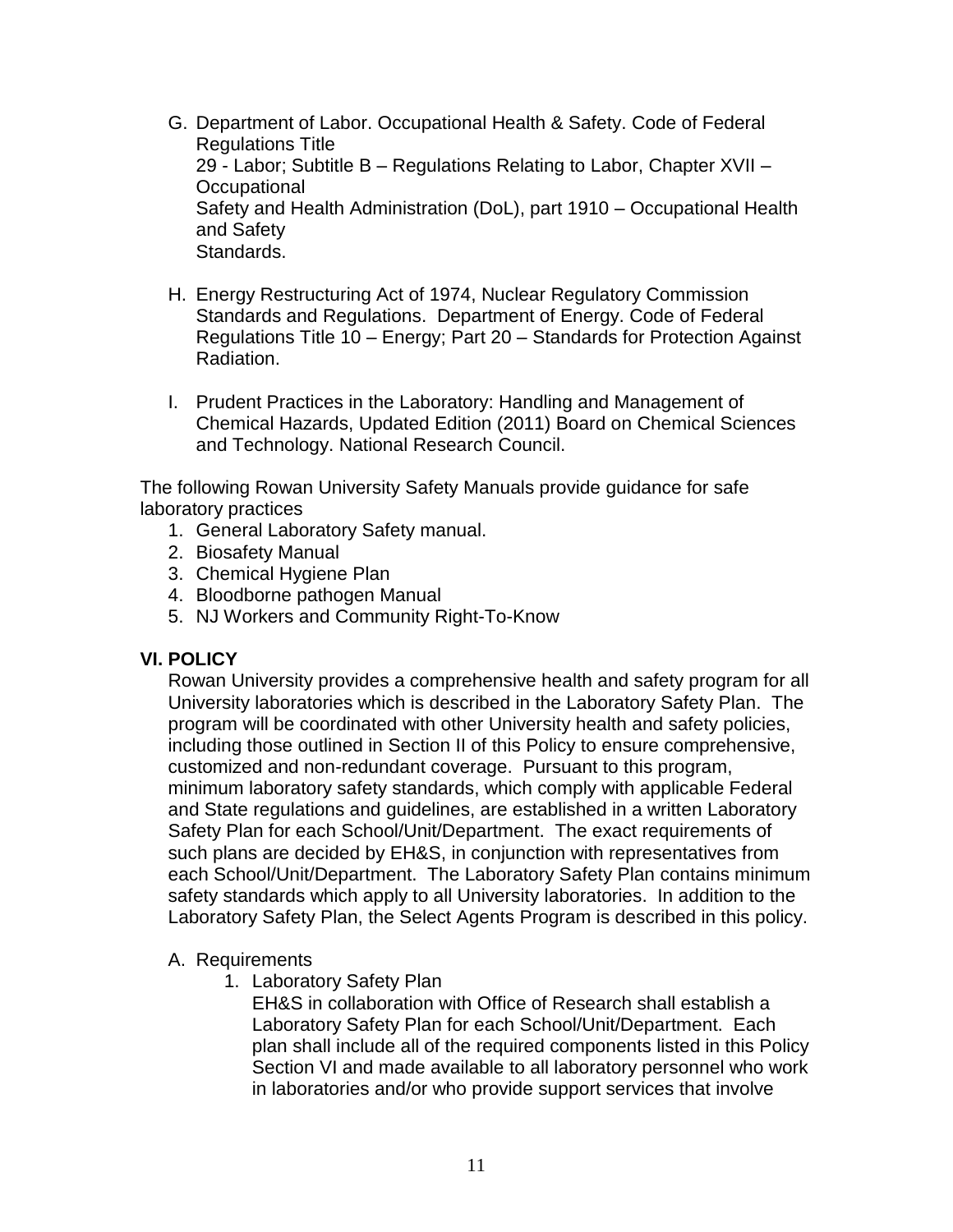laboratories. If desired, Schools/Units/Departments may use an alternative plan as long as it includes all of the components of this Policy Section VI as well as the Rowan University's Minimum Laboratory Safety standards. All such plans, including alternative plans, must be reviewed and updated annually by the School/Unit/Department, in conjunction with EH&S to reflect any pertinent changes.

- 2. Required Components of Plan
	- a) Establishing SOPs:

Written procedures must be developed about common topics, such as working alone, vacating laboratories, conducting laboratory safety audits, storing chemicals, using refrigerators and cold rooms, allowing visitors in laboratories, and permitting unattended operations. Copies of such procedures will be available to all laboratory personnel, to EH&S and will be used in employee training.

b) Controlling Exposure:

Preventative measures must be designed to ensure that exposure of employees to chemical substances is minimized and kept within professionally recognized standards. Such measures will include an appropriate combination of engineering controls, work practices and personal protective equipment.

c) Training:

All employees shall receive initial and subsequent periodic instruction in those safety topics specifically described in the Laboratory Safety Plan. Training is provided annually by EH&S.

d) Requiring Prior Approval:

A prior approval process must be established for those activities, specified in the plan, which may pose an increased risk to laboratory personnel and others who may be present. Examples of activities which may require prior approval include working with a particularly hazardous chemical, or working alone after 5:00 pm.

e) Ensuring Medical Consultation:

Medical consultation attention must be available when laboratory personnel develop symptoms associated with exposure to hazardous chemicals, and/or when air monitoring indicates that laboratory personnel have received chemical exposures over regulatory limits, and/or when a spill or other incident results in an acute exposure.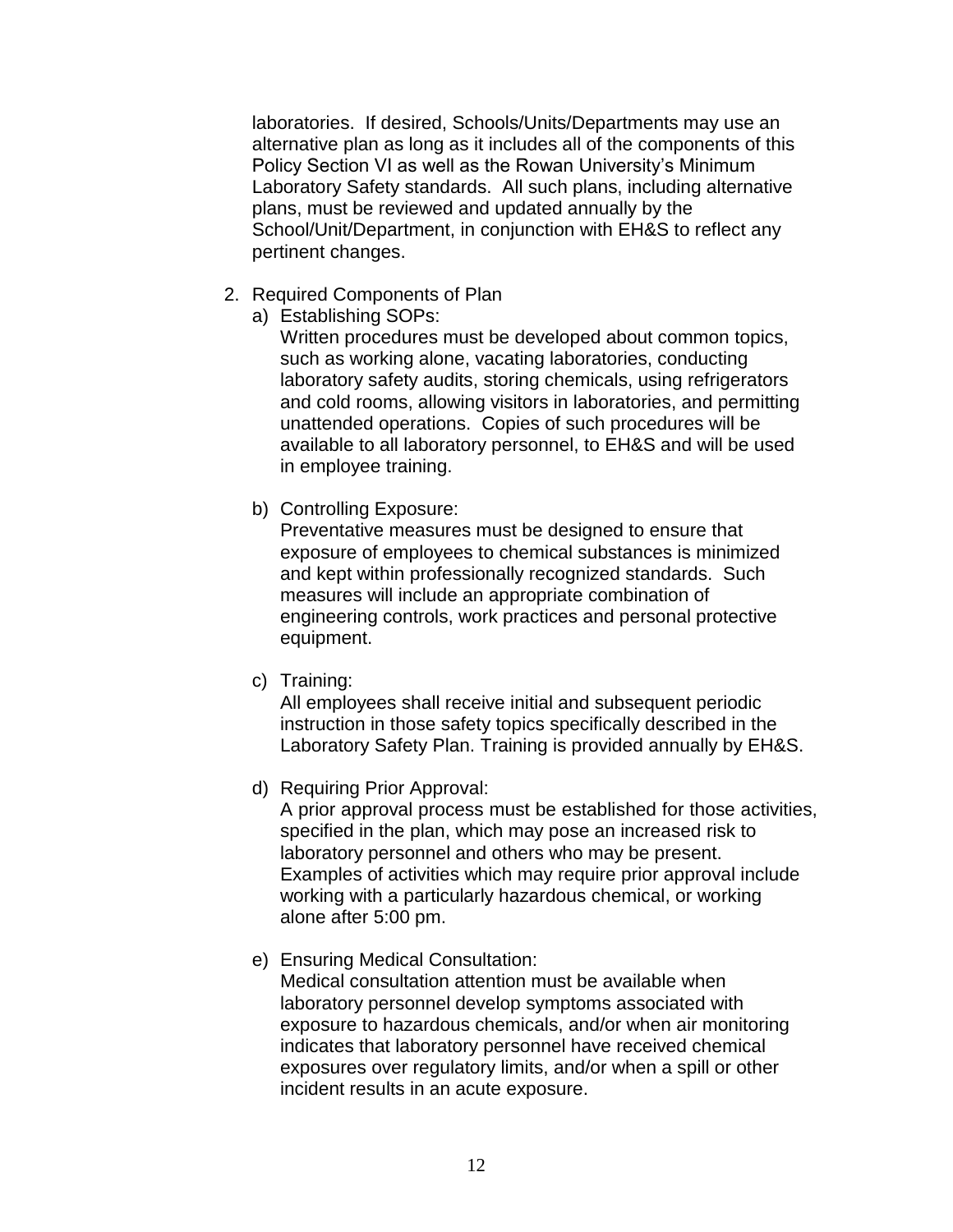- f) Personnel Working with Particularly Hazardous Substances: Special procedures must be established which set out requirements governing the use of particularly hazardous chemicals, as defined by this policy
- g) Establishing Emergency Procedures and Equipment: Written emergency procedures for fires, spills, exposures and other likely laboratory accidents must be written and prominently displayed. Emergency equipment such as fire extinguishers, safety showers, and eyewashes shall be readily accessible and kept in usable condition. EH&S is responsible for maintaining and inspecting emergency equipment as necessary.
- h) Maintaining Properly Functioning Protective Equipment: Protective equipment, such as chemical fume hoods, safety showers, eyewashes, and biological safety cabinets shall be maintained and tested in accordance with any and all applicable regulations and with the manufacturer's recommendations. The Laboratory Safety Plan shall clearly specify who will be responsible for properly maintaining this equipment and for documenting in writing such maintenance.
- i). Monitoring Exposure:

Laboratory personnel who, either have been exposed or who exhibit symptoms consistent with exposure, shall be regularly assessed and monitored by Environmental & Occupational Health Support Services (EOHSS) in accordance with applicable regulations. Whenever possible, laboratory personnel will be notified of the results of monitoring within three (3) working days of the receipt of results. The PEOSH mandated maximum allowable time of fifteen (l5) days between receipt of the results and notification, shall at no time be exceeded.

- i) Keeping Records: Records of the Laboratory Safety will be maintained in the offices of EH&S. Records include training records, monitoring records, investigation and analysis and actions per university record keeping policy.
- B. Responsibilities
	- 1. Select Agent Program

Select Agent Toxins are certain toxins of biological origin which are to subject to stringent regulatory requirements under 42 CFR 73 for their potential to pose a severe threat to public, animal or plant health or to animal or plant products. These toxins, along with